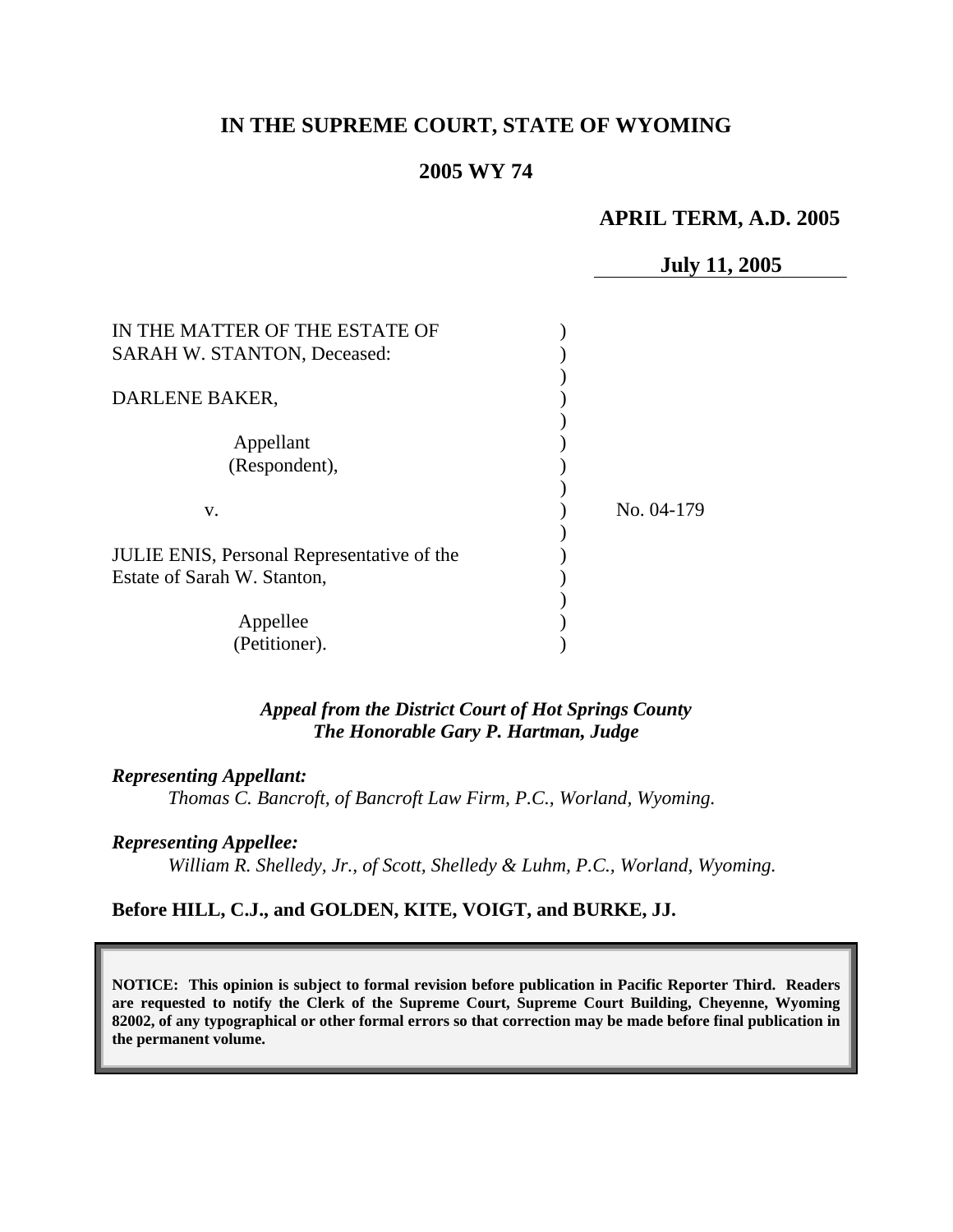## **BURKE, Justice**.

[¶1] This case involves interpretation of the Last Will and Testament of Sarah W. Stanton. The district court determined that the will was unambiguous and ordered distribution of the assets in dispute through the residual clause of the will. Appellant, Darlene Baker, challenges that decision. We reverse.

## *ISSUES*

[¶2] Ms. Baker states the following issues:

- 1. Did the decedent intend to leave, to her sister, the decedent's capital stock located in a safety deposit box she owned jointly with her sister?
- 2. Is Article III of the Last Will and Testament of Sarah Stanton ambiguous?

Julie Enis, the personal representative of the estate, identifies one issue:

1. Whether the District Court correctly interpreted sentence 1 of Article III, of the Last Will and Testament of Sarah W. Stanton wherein it determined that said paragraph excepted the stock held in Sarah Stanton's name individually and placed said stock in the residuary estate for distribution?

# *FACTS*

[¶3] Sarah Stanton signed her Last Will and Testament on May 24, 2001, in Thermopolis, Wyoming. Ms. Stanton died on October 11, 2003. The will was admitted to probate and Julie Enis was appointed as personal representative.

[¶4] At the time of her death, Ms. Stanton held a safety deposit box at First State Bank jointly with her sister, Ms. Baker. The safety deposit box contained, among other items, stock certificates in the sole name of Ms. Stanton. The stock was valued at \$253,252.16.

[¶5] Article III of Ms. Stanton's will states:

To my sister, Darline [sic] Baker, I give her the contents of my Safety Deposit Box No. 287 located at the First State Bank, said box held in our joint names and that she is entitled to all property therein with the exception of any joint tenancy property or property such as stocks, bonds, certificates of deposit that are issued in some other name or names besides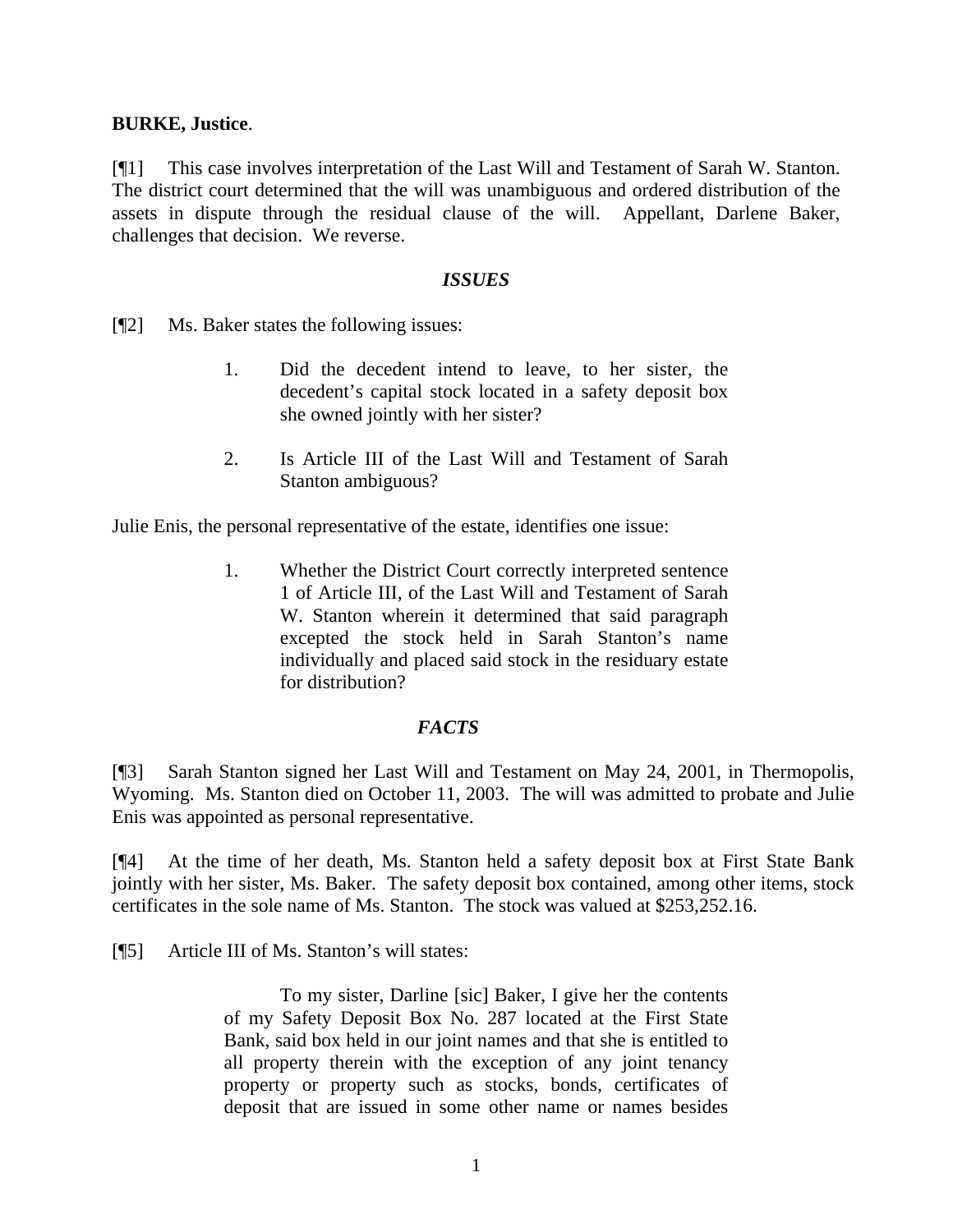hers and/or mine jointly. These items, if any, will descend to those persons names [sic] either as joint tenant with me or as named legal owner of the property located therein. All other property located in said safety deposit box will become the sole and absolute property of Darline [sic] Baker together with all the contents of my home, including but not limited to jewelry, antiques, furniture and furnishings, dishes, heirlooms, keepsakes, appliances, etc., provided she survives me by sixty (60) days.

[¶6] The will also contained a residuary clause. Pursuant to that clause (Article V), Ms. Stanton directed that any remaining or residual property in her estate be divided into five equal shares and distributed to the beneficiaries identified in the residuary clause. Ms. Enis and her husband were named as beneficiaries of one of those shares.

[¶7] Ms. Enis, as personal representative of the estate, petitioned the district court for authorization to sell the stock and distribute the proceeds to the beneficiaries named in the residuary clause. Ms. Baker objected to the petition on the basis that she was the rightful beneficiary of the stock pursuant to Article III of the will. Ms. Enis responded with a motion seeking the district court's interpretation of Article III. Ms. Baker countered with a request for resolution of the dispute pursuant to the Wyoming Uniform Declaratory Judgments Act.<sup>[1](#page-2-0)</sup>

[¶8] A hearing was held on July 2, 2004. No evidence was presented. After hearing argument, the district court announced its decision stating:

> . . . Article 3, of Sarah W. Stanton's Will is unambiguous.

> > . . .

The Court therefore determines that the intent here was to except out the stock held in Sarah Stanton's name.

Therefore, the Court concludes that the stocks, bonds, certificates of deposit enumerated in the aforementioned motion does pass under the Will under Article 5, the residual clause.

An order to that effect was entered. Ms. Baker appeals from that decision.

# *STANDARD OF REVIEW*

[¶9] The district court determined that the Last Will and Testament of Sarah W. Stanton was unambiguous and expressed her intention that stock in her name be distributed pursuant

 $\overline{a}$ 

<span id="page-2-0"></span><sup>1</sup> Wyo. Stat. Ann. § 1-37-101 *et seq*. (LexisNexis 2003).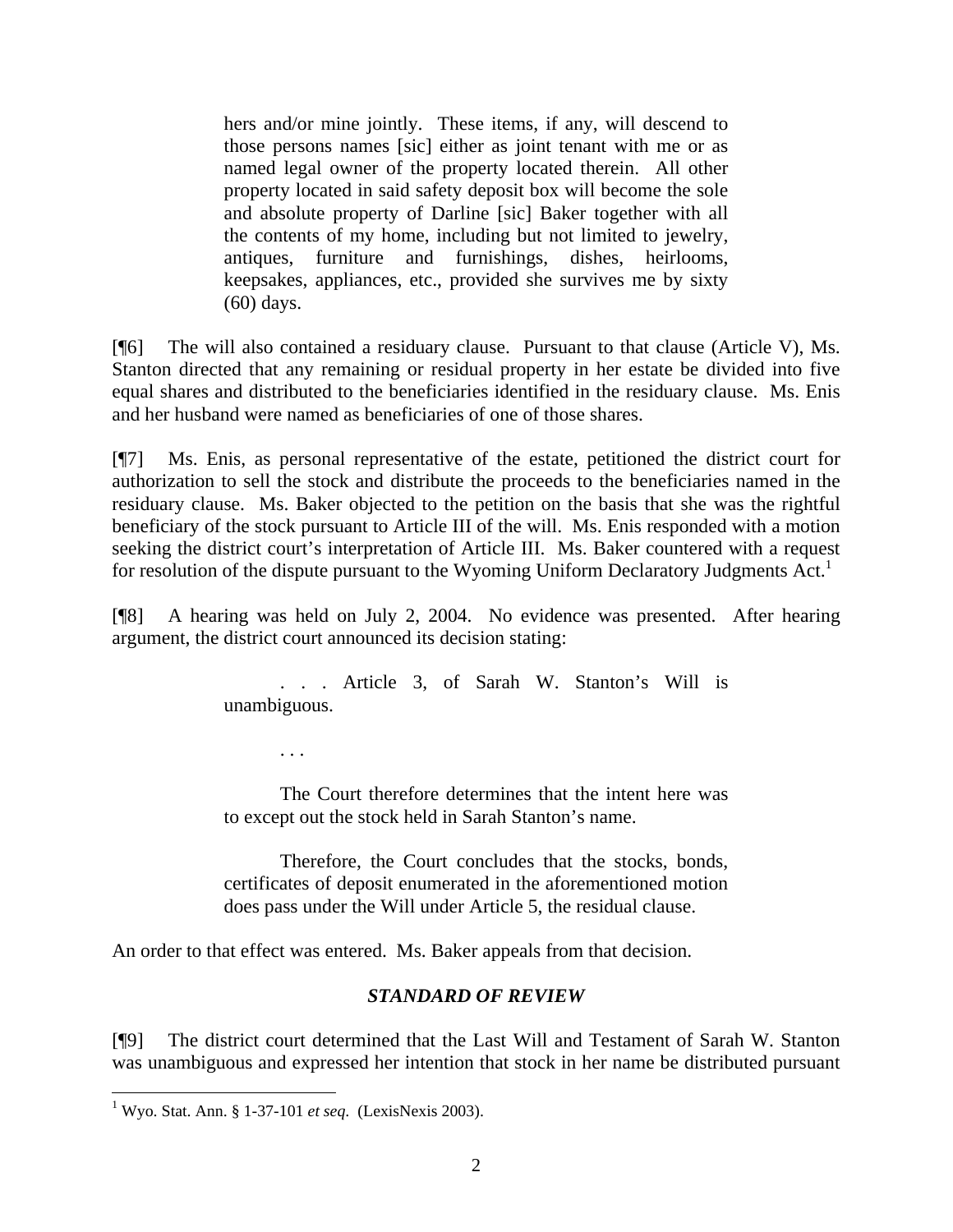to the residuary clause of the will. Whether language is ambiguous is a question of law which we review *de novo*. *Samuel v. Zwerin*, 868 P.2d 265, 266 (Wyo. 1994). The proper interpretation of an unambiguous will is also a question of law which we review *de novo*. *In re Estate of Armijo*, 995 P.2d 487, 489 (N.M.App. 1999); *Woods v. Wells Fargo Bank Wyoming*, 2004 WY 61, ¶42, 90 P.3d 724, ¶42 (Wyo. 2004). Because we conduct a *de novo* review, we afford no deference to the legal conclusions of the district court. *[In re Estate of](http://www.lexis.com/research/xlink?app=00075&view=full&searchtype=get&search=2001+WY+18%2C+P7)  Corpening*[, 2001 WY 18, ¶7, 19 P.3d 514, ¶7 \(Wyo. 2001\);](http://www.lexis.com/research/xlink?app=00075&view=full&searchtype=get&search=2001+WY+18%2C+P7) *Hovendick v. Ruby*, 10 P.3d 1119, 1122 (Wyo. 2000).

#### *DISCUSSION*

[¶10] Ms. Stanton's intent, as expressed in the will, controls the legal effect of her disposition. Wyo. Stat. Ann. § 2-6-105 (LexisNexis 2003). We articulated our standards for the construction of wills in *In re Estate of Seader* where we stated:

> We note that Wyo. Stat. Ann.  $\S$  2-1-102(a)(ii) (LexisNexis 2003) also emphasizes the importance of testamentary intent:

> > (a) This code shall be liberally construed and applied, to promote the following purposes and policies to:

> > > . . .

. . .

(ii) Discover and make effective the intent of a decedent in distribution of his property[.]

Consistent with the above statutory directives, "the intention of the testator must govern." *Hammer v. Atchison,* 536 P.2d 151, 155 (Wyo. 1975). Furthermore, the intent of the testator must be ascertained solely from the meaning of the words used in the will. *Churchfield v. First Nat. Bank of Sheridan*, 418 P.2d 1001, 1003 (Wyo. 1966); *In re Boyd's Estate*, 366 P.2d 336, 337 (Wyo. 1961). Where the will is clear and unambiguous, the court may not read into a will something the testator did not place there. *Dainton v. Watson,* 658 P.2d 79, 81 (Wyo. 1983); *Kortz v. American Nat. Bank of Cheyenne*, 571 P.2d 985, 987 (Wyo. 1977). The courts will not supply words for the testator. *In re Lendecke's Estate*, 79 Wyo. 27, 329 P.2d 819, 822 (1958). Wyo. Stat. Ann. § 2-6-112 (LexisNexis 2003), which requires wills to be in writing, precludes ascribing to a testator any intention not expressed in the instrument itself.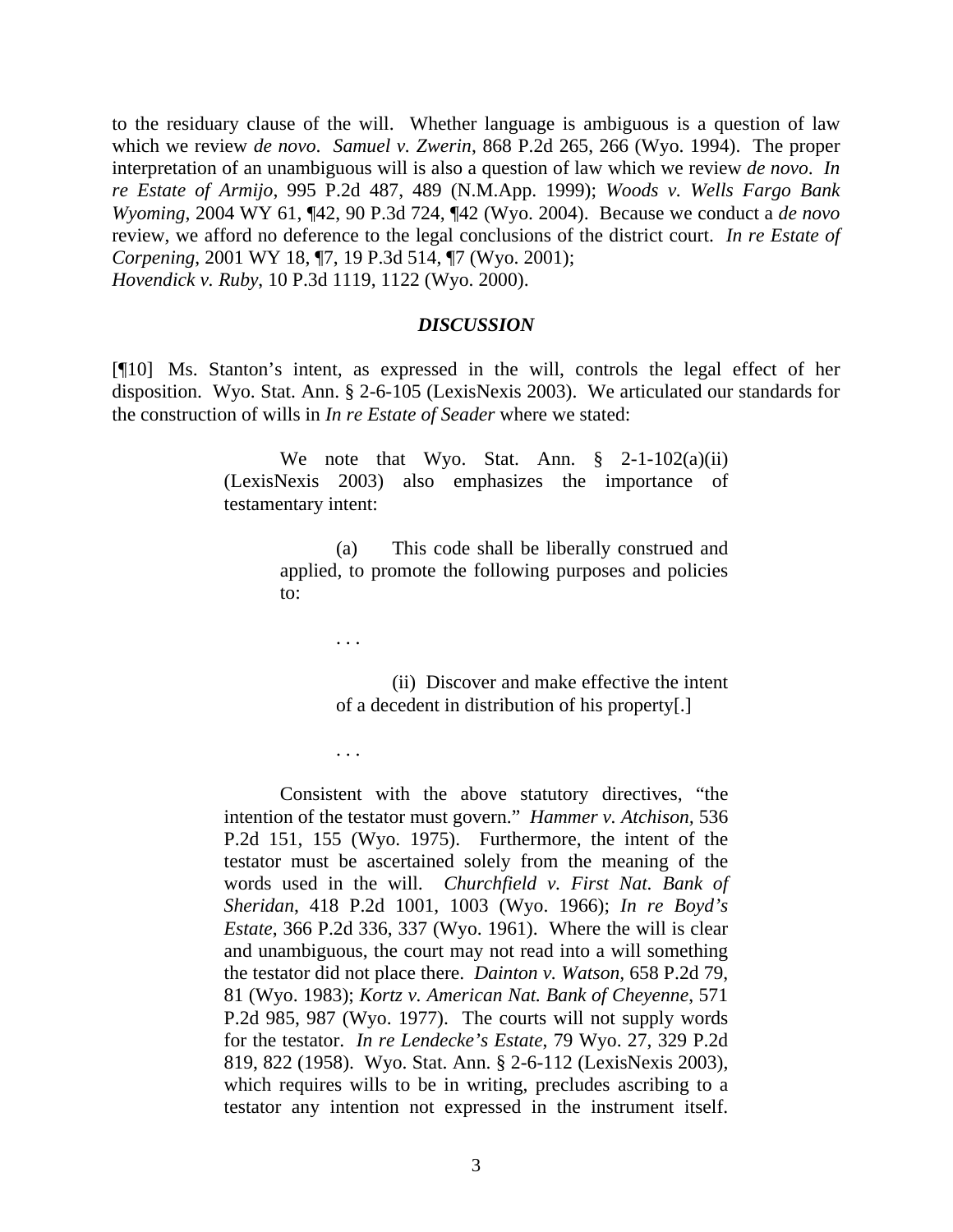*Churchfield*, 418 P.2d at 1003; *In re Boyd's Estate*, 366 P.2d at 337.

*In re Estate of Seader*, 2003 WY 119, ¶¶31-32, 76 P.3d 1236, ¶¶31-32 (Wyo. 2003).

[¶11] Although both parties assert that the will is unambiguous and clearly reflects Ms. Stanton's intent, they offer competing interpretations of the will relating to distribution of the stock held solely in the name of Ms. Stanton. If a will is unambiguous the intent of the testatrix is to be determined solely from the language of the will. *In re Estate of Croft*, 713 P.2d 782, 783 (Wyo. 1986). If a will is ambiguous, extrinsic evidence may be utilized to properly interpret the will. *Id.* at 784. A will is ambiguous if it is obscure in its meaning, because of indefiniteness of expression, or because a double meaning is present. *Id.* Disagreement between the parties as to the will's meaning does not create an ambiguity. *See, e.g., Wolter v. Equitable Resources Energy Co.,* 979 P.2d 948, 951 (Wyo. 1999).

[¶12] We must determine if Ms. Stanton's intent regarding distribution of the disputed assets is unambiguously expressed in her will. The parties agree that the three sentences of Article III should serve as the primary focus of our inquiry. In the first sentence, Ms. Stanton expressed her intention to bequeath the entire contents of the safety deposit box to Ms. Baker, except for two types of property described in that sentence. The second sentence of Article III provides direction regarding distribution of the excepted property. In the third sentence, Ms. Stanton reiterated her intention that the contents of the safety deposit box be distributed to Ms. Baker.

[¶13] The dispute centers around the excepted property referenced in the first sentence. Specifically, we must determine Ms. Stanton's intent regarding the phrase "hers and/or mine jointly." The parties offer differing interpretations of this phrase. We agree that this phrase, read in isolation, is subject to more than one meaning. The parties concede that in order to determine Ms. Stanton's intent, we must construe the provisions of the will *in pari materia*. However, they focus on different words, phrases and provisions of the will to ascertain Ms. Stanton's intent.

[¶14] Ms. Baker contends that the plain meaning of the first sentence is that Ms. Baker is to receive all stock in the name of Ms. Baker (her name), stock in the name of Ms. Stanton (my name), and/or stock in the name of Ms. Baker and Ms. Stanton jointly. According to Ms. Baker, this interpretation is buttressed by the second sentence of Article III where Ms. Stanton describes and provides instruction regarding the property which would not pass to Ms. Baker. The second sentence states, "[t]hese items, if any, will descend to those persons names [sic] either as joint tenant with me or as named legal owner of the property located therein." "These items" refers to property excepted from the bequest made to Ms. Baker by the preceding sentence.

[¶15] Ms. Enis asserts that the language of Article III can be reduced to the following: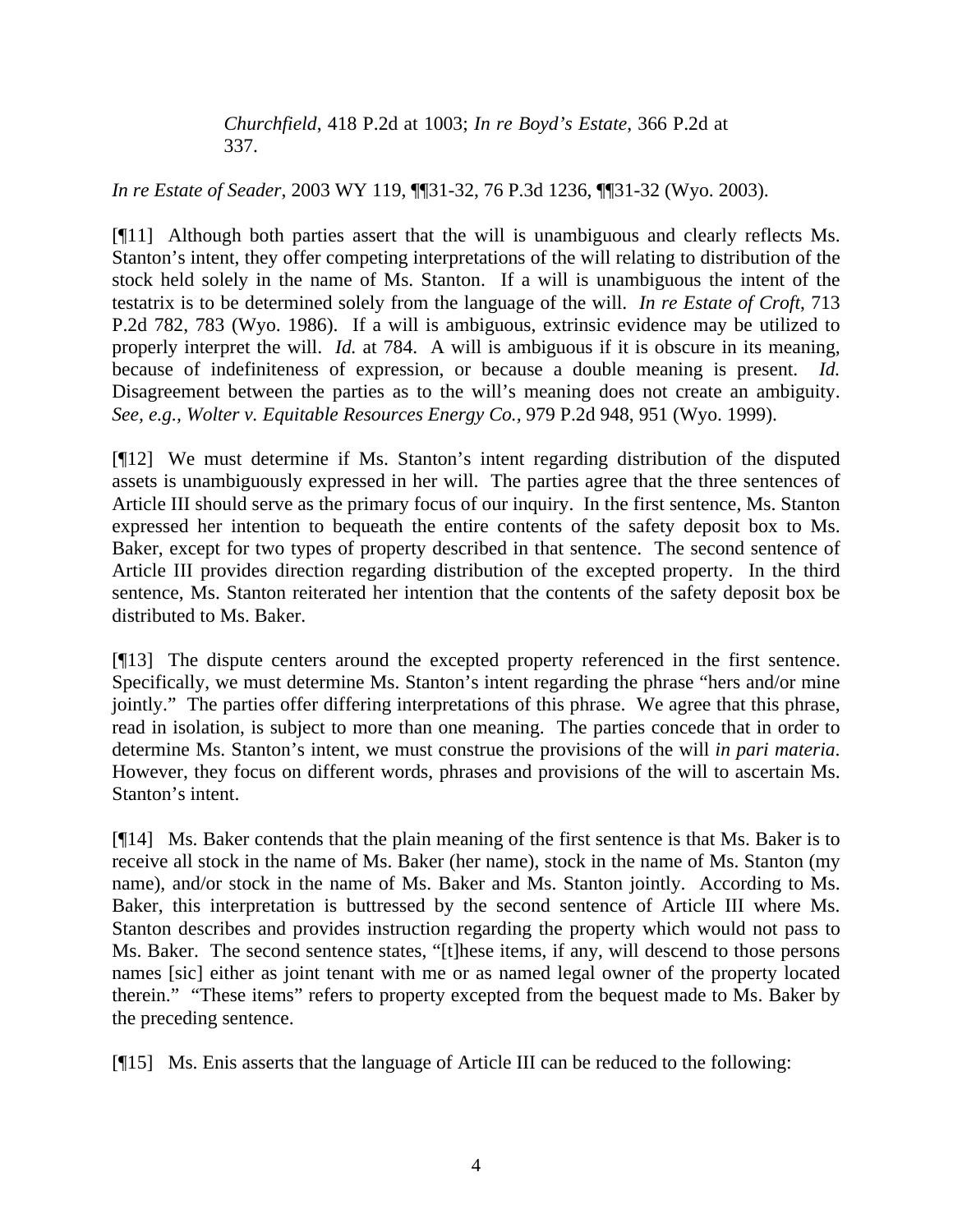To my sister [Darlene Baker] . . . I give her the contents of my safety deposit box . . . and that she is entitled to all the property therein with the exception of . . . stocks . . . that are issued in some other name or names besides hers and/or mine jointly.

Ms. Enis views the exception as very specific and detailed. She contends that unless the stock in the safety deposit box was held jointly by Ms. Baker either with Ms. Stanton or with a third party, it would not become Ms. Baker's property. Ms. Enis asserts that if Ms. Stanton wanted Ms. Baker to have all of the stock located within the safety deposit box, Ms. Stanton could have simply stated so.

[¶16] We agree with the position advanced by Ms. Baker. The task of this Court is to ascertain testamentary intent and give it effect. We must determine the intent of the testatrix by taking into account the entire will giving effect to every word, if that can be done, without defeating the general purpose of the will. *In re Estate of Bell*, 764 P.2d 689, 692 (Wyo. 1988); *In re Estate of Ogburn*, 406 P.2d 655, 658 (Wyo. 1965). *See also, Percival v. Percival*, 526 P.2d 342, 344 (Wyo. 1974) (explaining that various parts of the will are to be construed *in pari materia*). The meaning of Article III of Ms. Stanton's will is not to be ascertained by "random words and phrases . . . construed in isolation." *Lockwood v. Killian*, 425 A.2d 909, 913 (Conn. 1979). Rather, intent must be derived from the will as a whole. *Crowell v. Chapman,* 154 N.E. 397, 399 (Mass. 1926); *In re Estate of Bell,* 764 P.2d at 692*; In re Estate of Ogburn,* 406 P.2d at 658.

[¶17] Admittedly, interpreting the phrase "hers and/or mine jointly" in isolation subjects the clause to double meaning and creates ambiguity. Possible interpretations of the phrase would include those previously mentioned by the parties. Additionally, we recognize stock in the name of "Darlene Baker and/or Sarah Stanton jointly" as a possible interpretation. There may be other interpretations of the phrase if read without reference to other provisions of the will. However, we must construe the provisions of the will *in pari materia*. When we apply such an analysis, we conclude that the will unambiguously reflects Ms. Stanton's intent that the stock held solely in the name of Ms. Stanton, located in the safety deposit box, be distributed to Ms. Baker.

[¶18] The second section of Article III illuminates Ms. Stanton's intent. It unambiguously reflects her understanding of the "excepted" items. It states: "[t]hese items, if any, will descend to those persons names [sic] either as joint tenant with me or as named legal owner<br>of the property located therein." The parties agree that the term "these items" The parties agree that the term "these items" unambiguously refers to the exceptions, i.e., the stock that does not pass to Ms. Baker. "These items" includes joint tenancy property which identifies Ms. Stanton as one of the joint tenants. "These items" also includes property which would "descend" to the "named legal owner of the property." At the time of her death, Ms. Stanton was the "named legal owner" of the stock at issue. She could not have intended that stock in her name "descend" to herself.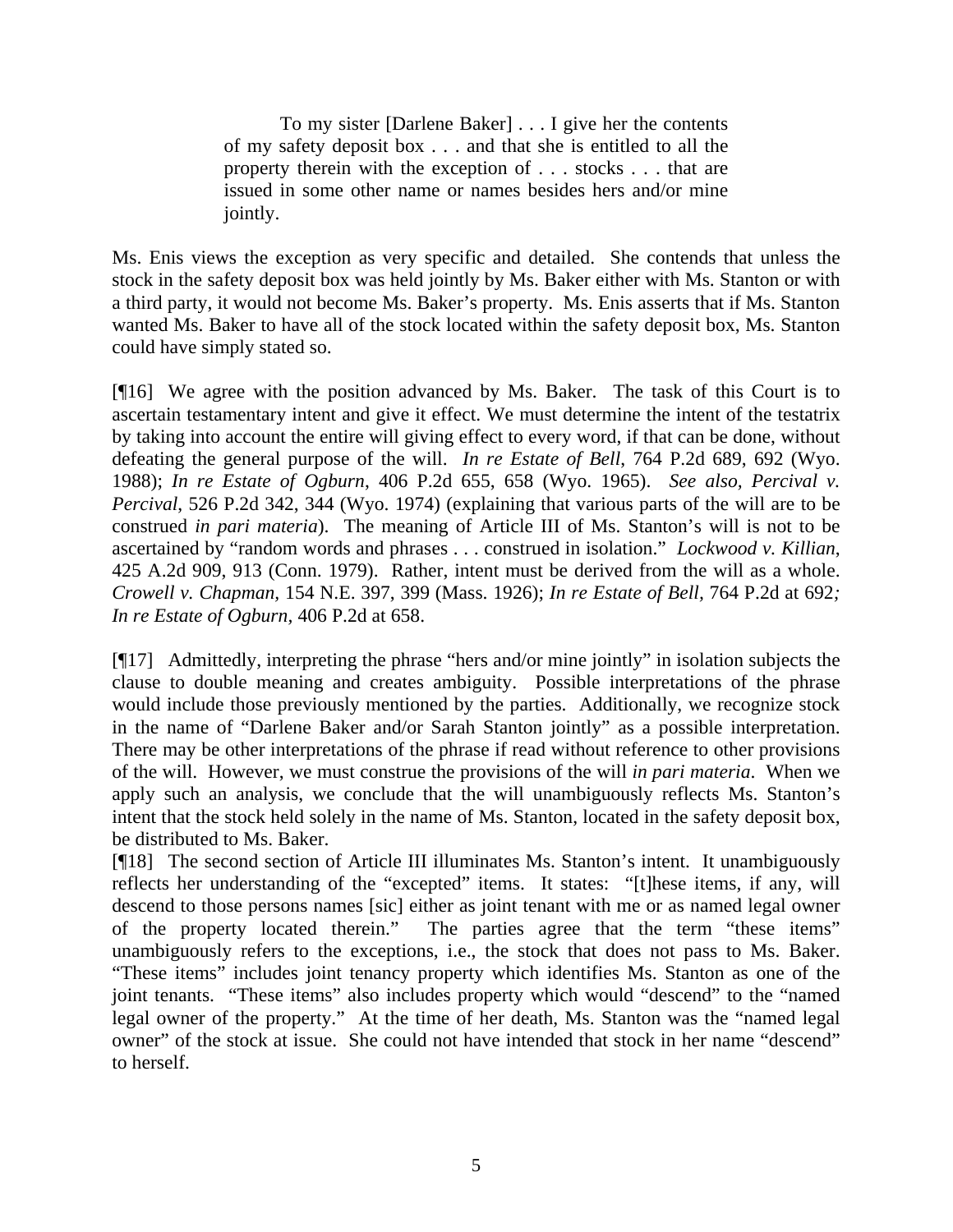[¶19] Ms. Enis contends that the term "named legal owner of the property" refers to the residuary legatees identified in Article V. We disagree. Ms. Enis provides no plausible explanation or legal authority which would allow an interpretation that equates "named legal owner" with residuary legatee. The term "named legal owner" refers to the named legal owner on the stock certificate.

[¶20] When the first two sentences of Article III are read together, Ms. Stanton's intent is clear: Ms. Stanton intended to give Ms. Baker all of the contents of the safety deposit box except: (1) joint tenancy property; and (2) securities in the name of someone other than Ms. Stanton or Ms. Baker, or the two of them jointly. Any other interpretation would go beyond the plain and ordinary meaning of the words of Article III and ignore the language of the second sentence of Article III.

[¶21] In her final contention, Ms. Enis claims the residuary clause and the trust clause support her interpretation that Ms. Stanton intended the stocks to pass under the residuary clause.<sup>[2](#page-6-0)</sup> Ms. Enis asserts that if the securities pass to Ms. Baker, no property is available to fund the residuary clause or the trust. Even if this contention is accurate, it is not relevant to our determination. "The fact that the residuary legatees may receive little or nothing has no bearing on the proper construction of the will." *NationsBank of South Carolina v. Greenwood*, 468 S.E.2d 658, 663 (S.C.App. 1996). It is worth remembering that "[t]he basic purpose of a residuary clause . . . is to prevent partial intestacy." *Swearingen v. Giles*, 565 S.W.2d 574, 576 (Tex.App. 1978). *See also, Renn v. Williams*[, 64 S.E.2d 437, 438 \(N.C.](http://www.lexis.com/research/xlink?app=00075&view=full&searchtype=get&search=233+N.C.+491)  [1951\)](http://www.lexis.com/research/xlink?app=00075&view=full&searchtype=get&search=233+N.C.+491). "A general residuary clause will cover everything which is not otherwise well disposed of in other parts of the will . . . . " *Hawks v. Creswell*, 60 Wyo. 1, 16; 144 P.2d 129, 133 (1943). Here, the second sentence of Article III qualifies the exception created by the first sentence and limits it to "these items, *if any*." (emphasis added). The use of the phrase "if any" undermines Ms. Enis' contention that Ms. Stanton intended to fund the residuary clause with the disputed assets. "If any" suggests Ms. Stanton's uncertainty regarding the existence of such property.

[¶22] Additionally, we note that Article III required Ms. Baker to survive Ms. Stanton by sixty (60) days in order to take under the will. If Ms. Baker did not survive Ms. Stanton, the will provided for Ms. Baker's share to pass through the residuary clause. A residuary clause

<span id="page-6-0"></span> $2^2$  Article V of the will states:

Any remaining or residual property of whatever kind and lapsed devise or gift, regardless of the form of the property, after all debts are paid, and following the distribution as I have set out above, I shall give, devise and bequeath to my sister, Darline [sic] Baker, one share, my niece, Renee (Warren) Abelsen, one share, my friend and "adopted granddaughter", Sherry Tervo, one share, Jim Enis and Julie Enis, husband and wife, together as one share and Mike Enis and Kim Enis, husband and wife, together as one share, all together in five equal shares, share and share alike, or to the survivors. If either of the husband or wife above should predecease me, the surviving spouse shall take their joint share.

Article VIII establishes a trust which would pay Ms. Tervo, a minor, her residuary share at the rate of \$1,000 per month. Ms. Stanton also made a specific bequest to Ms. Tervo in Article II of the will.